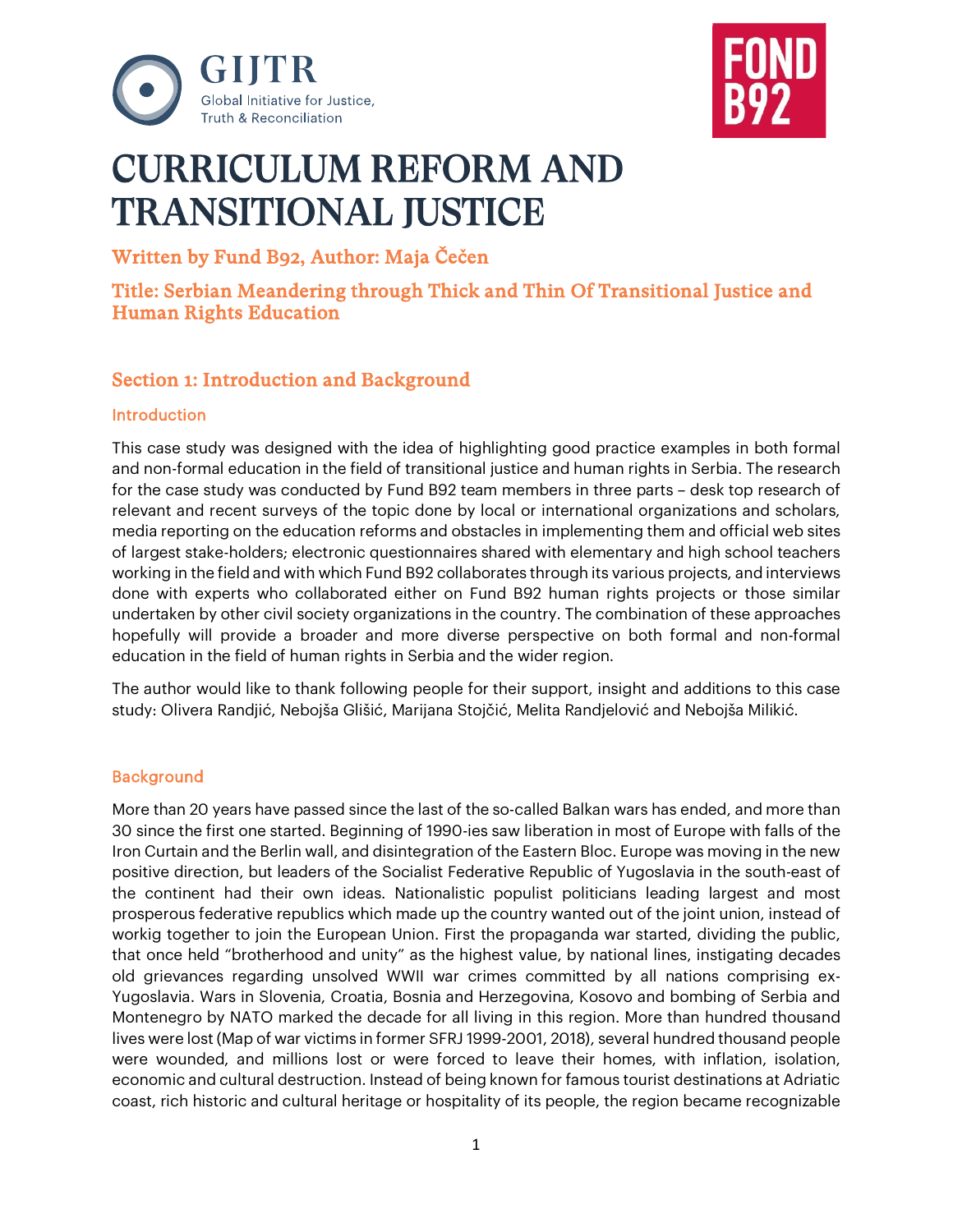



by toponyms which suffered horrendous atrocities, first in Europe after WWII – Vukovar, Srebrenica, Sarajevo… Oppression and silencing of the anti-war pro-democracy voices was strongest in Serbia, marked by most Western democracies as "the bad guy" in the conflicts. The state propaganda thus marked its opponents as "traitors and foreign mercenaries", using every avenue available<sup>[1](#page-1-0)</sup>, including school curricula, to force national(istic) unity based on victimhood and mythical narratives that amplified national pride.

Everything was subordinate to justifying the wars that were going on – from changing university courses from Serbo-Croatian language<sup>[2](#page-1-1)</sup> and linguistic studies to Serbian language and literature studies, to diminishing or entirely erasing events from history books or authors and their works from literature text books. The biggest turn in relation to the previous interpretation of history, and education itself based on the idea of class struggle, was that the basic protagonist of history and other subjects in all levels of education became the "Serbian people" (Stojanović 2013).

Children as young as 8 or 9 years were exposed to text books content that suggests that the past has a mystical course over which individuals or groups can have no influence. In this way interpreted geography and history in combination with the use of indefinite verb forms and formulations such as "then the war came", "sanctions happened to us", "we were bombed", through education introduces irrationality into the way of thinking and suggests surrendering to a destiny that no one can influence ((Stojanović 2013). Individual responsibility and care for the collective, a valued and promoted behavior in former Yugoslavia, was almost completely erased from educational practices.

However, as early as beginning of the wars and appearance of first groups of refugees fleeing war zone, first psychosocial workshops to help refugees' children were held by non-governmental organizations, which evolved first to projects dealing with prevention of social conflicts and then in numerous human rights programs. Expertise was poured from universities to civil society organizations, since the institutions were heavily controlled by the state and its war-mongering nationalistic narrative. What experts could not do within the system, they did in the nongovernmental sector (Kovacs Cerović 2013). With the fact that at the same time George Soros started establishing offices of his Fund for open society across the region and funding these kind of education activities, the real education for democracy began. The main motive was to ensure that the generations of young people exposed to political and war propaganda created mechanisms, knowledge and skills for non-violent conflict resolution, and thus prevent the perpetuation of violence (Kovacs Cerović 2013). The civic sector became, and stayed until today, the barer of educational reforms.

However, little has been done in two decades since the end of the conflicts in terms of (the official) reconciliation. State Commission for truth and reconciliation in Yugoslavia was formed six months after democratic changes in the country, with the goal to inform the citizens of Serbia what went on during the conflict – the state propaganda held them virtually in the dark regarding war crimes and atrocities committed in their name, reporting (and amplifying) only stories of Serbs' sufferings. Initiator of the idea to form the Commission, new democratic Minister of Foreign Affairs explained it then further as the need to shift responsibility from the entire nation to individuals who committed those crimes. And to put those people, with their names and surnames, on trial (Ast 2000). In early

<span id="page-1-0"></span><sup>1</sup> Founder of Fund B92, independent B92 Radio was banned several times during the 1990s, with its editor-in-chief arrested on few occasions

<span id="page-1-1"></span> $2$  Former official name of the language still spoken by Serbs, Croats, Bosnians, Montenegrins.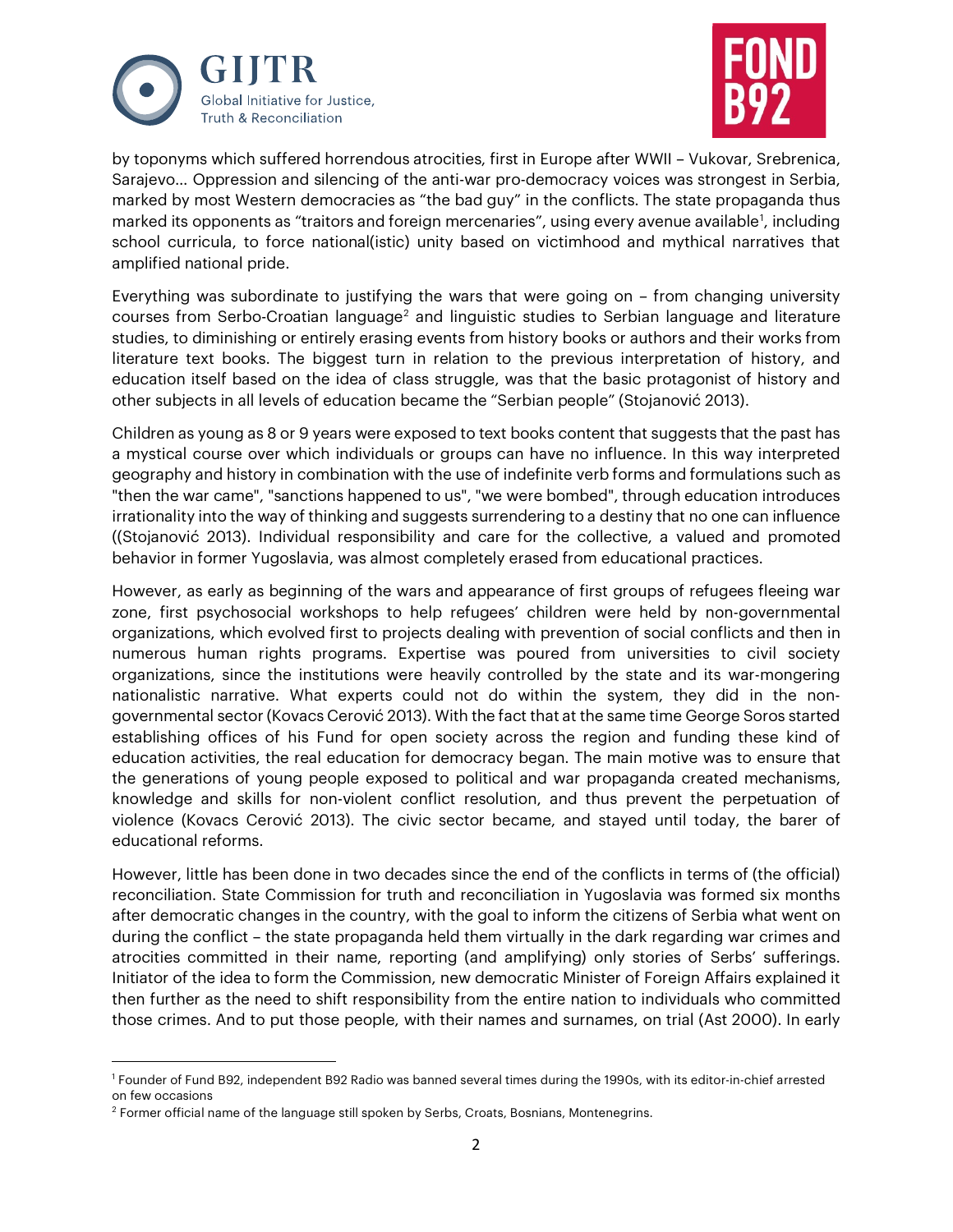



days the Commission had almost 80% of citizens' support, but from the inception its work was overshadowed by distrust in the part of the public dealing with human rights and truth and reconciliation issues regarding the sincerity of both the founder of the Commission, the then centerright Serbian president Vojislav Koštunica, and the Commission itself (Didanović 2003). The Democratic Opposition of Serbia, wide coalition that brought Milosević's dictatorship down in September 2000 elections, was deeply divided in terms of approach to past events and dealing with Serbia's role in them, especially on the work of the Hague Tribunal (International Criminal Tribunal for the Former Yugoslavia - ICTY) established by the UN to prosecute the war crimes that had been committed during the Yugoslav wars and to try their perpetrators. The political scene in Serbia turned into a permanent political conflict, between nationalist anti-Hague forces and pro-democratic EU oriented groups and individuals, the division that is still burdening the society. This was and still is the biggest obstacle on the path to truth and trust, i.e. reconciliation, both in Serbia itself and in other countries of the former Yugoslavia (Nikolić-Ristanović 2004).

Nevertheless, first years after the fall of Milosevic saw several initiatives by independent media and (again) non-governmental organizations to start the process of reconciliation among former Yugoslavia successor states – from radio shows (B92 radio 2001) and documentary production and screenings (B92 Radio 2001) to gathering facts, information and proof about atrocities, victims, missing persons (Map of war victims in former SFRJ 1999-2001, 2018), to organizing international conferences on reconciliation, bringing together local human rights experts, renowned global peace activists to share different models of peace building and highest officials in the new democratic state. Quaker Peace and Social Witness research for Serbia and Montenegro from 2004 found that majority of the organizations involved in activities dealing with the past are working in the wider context of the topic creating indirect educational projects for youth through collecting documentation and research, arts and culture, direct assistance to victims, advocacy and influence on the public sphere, public events and debates, media, cross - border cooperation, publishing and exhibitions (Blagojević & Milenković, 2004).

There were other scattered (and pressured by EU and USA) steps taken by Serbian state – from apologies by state officials and the Parliament, to cooperation with The ICTY in terms of arresting and sending accused of war crimes to trial, including former president Slobodan Milošević himself, as well as providing evidence, documentation and securing witnesses for the trials. In 2010 the Parliament passed the resolution that expressed sympathy to the victims of Srebrenica genocide and apologized for not doing enough to prevent the massacre, but never called it "genocide" as The ICTY ruled it to be. The measure came after 13 hours of debate in the Parliament, held at the time mostly by pro-Western Democrats and Socialists, the same party led by Milosević during the conflicts. The underlying hope, as international media reported at the time, was to win EU and investor favor with the measure (Tanner 2010). This became even more pressing issue after EU renewed attention on the Western Balkan countries' accession process in 2018, accompanying it with stronger emphasis on reconciliation, seen as an inseparable part of the accession process (Perchoc& Lilyanova, 2019). The 2018 report on Serbia urges it to further promote European values in public debate and in education, and to establish an atmosphere conducive to meaningful regional cooperation. The report recalls that high-level officials' and state bodies' actions and messages have a key impact in this regard, particularly pointing to instances when ICTY-convicted war criminals were given access to public fora. It voices concern over the lack of cooperation as regards the ongoing case against Serbians having shown contempt of court and recalls that Serbia needs to fully and unequivocally implement the ICTY's rulings and decisions. The report also notes that Serbia's new war crimes prosecutorial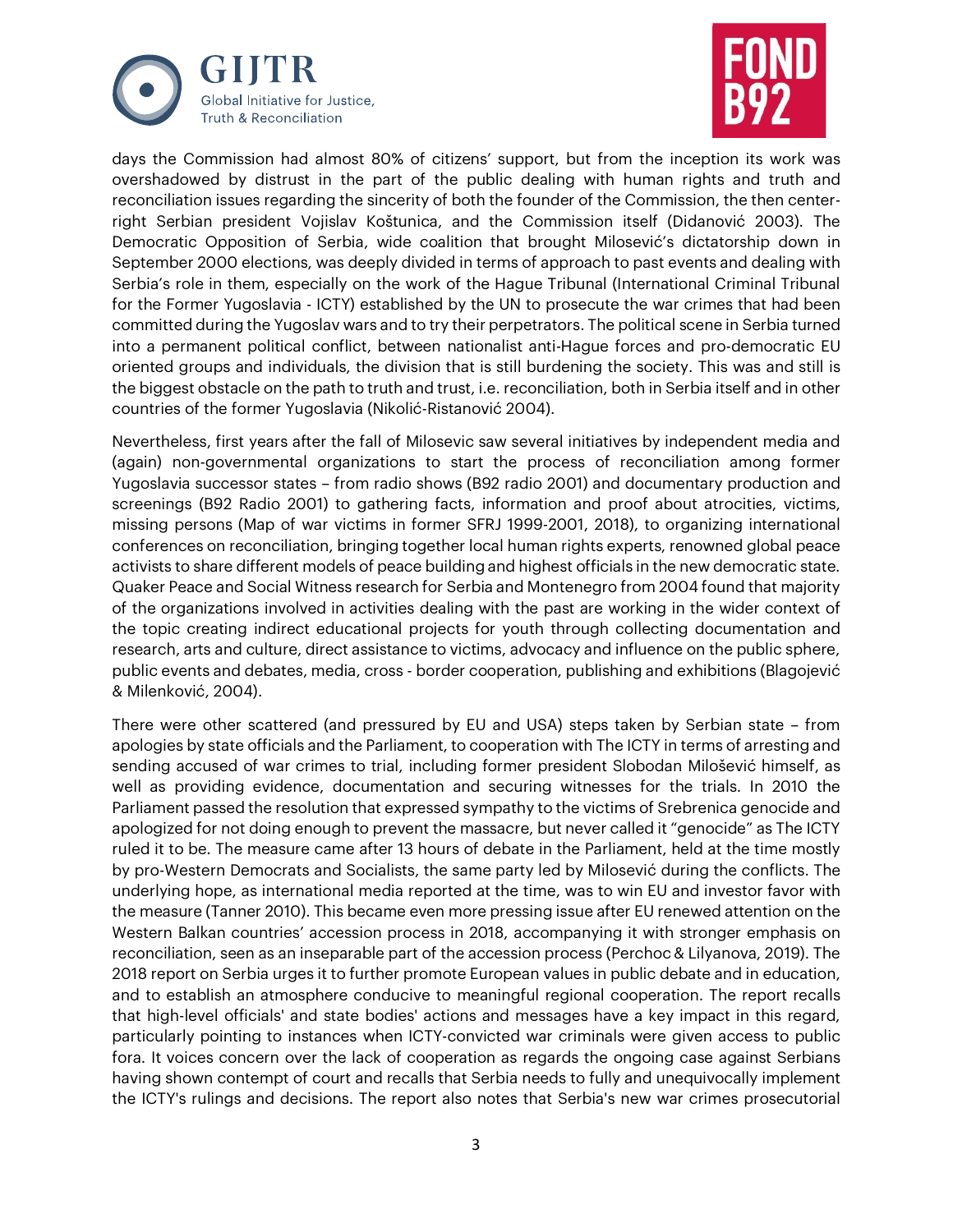



strategy has been 'severely delayed', its legal framework is preventing some war crime victims from exercising their rights, and wartime sexual violence has not been adequately addressed (Perchoc & Lilyanova, 2019). The situation remains largely unchanged until today, with politicians in power in most of the regional states still using divisions ignited in public 30 years ago to further deepen hiatus in societies for their own political and personal gains, and public getting more and more confused and divided on its and once-brotherly nations' roles in the conflict.

## Section 2: Reforms and Innovations

The modernization of the Serbian school system started immediately after democratic changes in 2000 with one of the fundamental goals – to develop democracy in a war-torn ideologically divided country.

Thus first reforms from the period of early 2000s saw Civic Education course introduced as a subject in schools, but as "an obligatory elective course" with (or opposite to) religious studies, which still stokes debates in the society. New democratic educational authorities embarked on a massive task of democratizing entire school system – they formed new school boards with parents for the first time getting limited role in decision-making, encouraged initiative and creativity among teachers and students alike, introduced number of standards and a system for professional development of teachers with all successful non-governmental programs, along with other programs created by universities or schools, being accredited. Large-scale consultations supported by Fund for Open Society were held with almost ten thousand people from the education system participating, which formed a base for the first package of reforms (Kovacs Cerović 2013).

History textbooks were also changed very soon after the regime change but the essence remained the same. According to some historians, the main bearer of history remained the collective, the Serbian people which is essential for maintaining continuity with Milosevic's value system and a deep ideological connection with that time (Stojanović 2013). The greatest similarities are, according to this view, in the "mythical attitude towards the past and the glorification of collectivist, nationalist and premodern values, with the authoritarian and patriarchal identity matrix as a key model and history that is offered as a fate and a metaphysical evil before which there is no room for choice". Depriving teaching of history of multiperspectivity and different points of view, this kind of approach to history education erases every concept of personal responsibility, developing an irrational attitude towards the past (and the present!) and again postponing moment of facing the past (Stojanović 2013).

The second decade of the new century was primarily characterized by preparation of educational system for European integration, but enthusiasm has waned somewhat – one teacher's statement illustrates the practitioners' attitude in that period all too well: "Can you guarantee that what we start now will really continue, because only under that condition do we want to continue working on the reform. If you can't guarantee it, then nothing" (Kovacs Cerović 2013). One of the reasons for this kind of "ultimatum" can be found, as Kovac Cerović (2013) states, in problem with the autonomy of schools, which is also a question of decentralization and the possibility of school, i.e. those who work in the school to really get both competencies and the right to deal with the education of children, and not by listening to instructions from local or state authorities, whoever is in power at any given moment.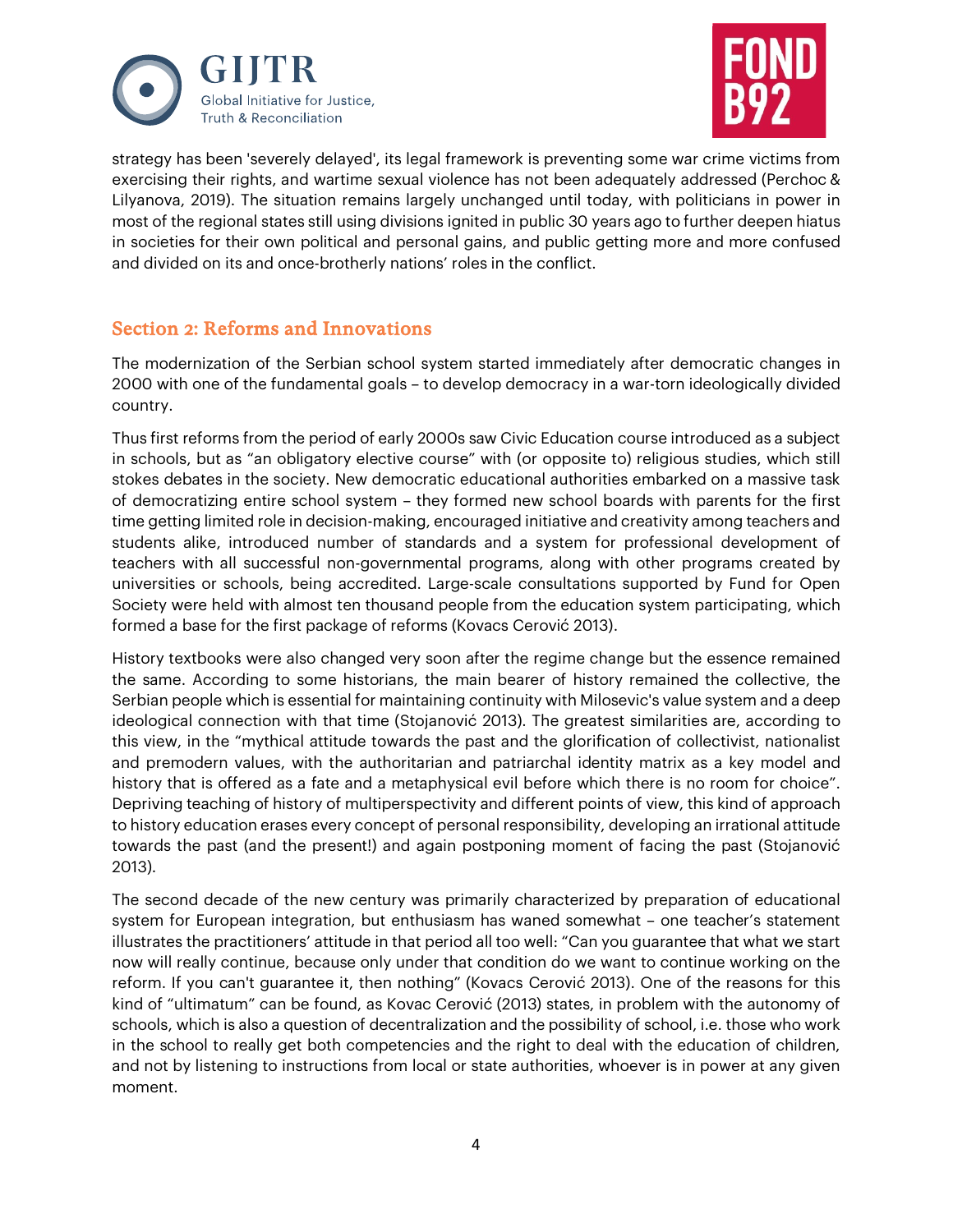



Beginning of 2020s saw an even newer reform oriented towards achievement of outcomes and development of students' competencies, while the knowledge of human rights is developed during both primary and secondary cycles of education and through multidisciplinary approach, i.e. human rights education should be embedded in subjects such as history, geography, Serbian language, art and science. This is in line with holistic approach to human rights education upon which UNESCO insists, meaning that it should not be only one teaching unit within already overbooked curricula but it should be designed to enable young people to develop their skills in the direction of respect for human and civil rights through education (UNESCO UIS 2012).

As recent research from Civil Rights Defenders on human rights education in Serbia states, the starting point for the development of these curricula is the need to train students on children's rights and human rights, i.e. to prepare them for responsible participation in a democratic society. The area of human rights in the education system is addressed through: 1. General outcomes of primary and secondary education and upbringing, which are provided above in keeping with the relevant normative framework; 2. general interdisciplinary competencies which refer to, inter alia, responsible participation in a democratic society; 3. key competencies for lifelong learning, including student's ability to take active and democratic participation in the community; 4. *outcomes in the new curricula* for the general and elective subjects which are related to different aspects of human rights; and 5. different forms of student participation, through project-based instruction, extracurricular activities and student's parliament, which enable student learning through the application of skills which are relevant to the exercise of human rights (cooperation, tolerance, awareness-raising with regard to organizations which deal with the protection of student rights) (Koturović 2021).

Sounds very encouraging, but in a study conducted immediately after latest reform started 2 years ago, practitioners from schools pointed out that the basic goals and content of the reform are not clearly defined, that a clear vision and accompanying strategy for the development of school practice has not been developed, a satisfactory level of general agreement on the necessary changes has not been reached, and it is introduced into school practice through changes that are not mutually harmonized and that take place without a single, common framework (Habib & Ovesni, 2019).

During 20 years of ongoing transitional period, Serbia had on average elections every 2.5 years and 10 ministers of education, majority of which came from center-right nationalistic leaning parties. Implementation of reforms was thus not only interrupted or reversed several times, but also depended on fragile political system and interests of its actors. Civil Rights Defenders research states that "the school syllabus is based on an adequate normative framework, but implementation is lacking", with its participating teachers arguing that "the education system is a reflection of the state of society as a whole" and that "we have all this only on paper, but it does not substantially work in practice" (Koturović 2021), stance confirmed by number of civil society conducted research. Also, the researchers argue that the system expects that teachers will on their own apply the human rights values in school, with no questioning of their own attitudes or prejudices and no requirement for them to present various topics in a way that is adjusted to the human rights principles - controversial topics are largely skipped, almost as though if they were taboo topics (e.g., wars caused by the breakup of Yugoslavia, LGBTI+ issues, hate speech, gender equality and the like) (Koturović 2021).

Research among experts and teachers conducted specifically for this case study shows similar results. One of the interviewed participants stated that teachers are unprepared or afraid to talk about the conflict of the 90s, and that it "seems that quasi-media and various inflammatory groups are more successful in influencing young people and their view of the past", adding that, without any control,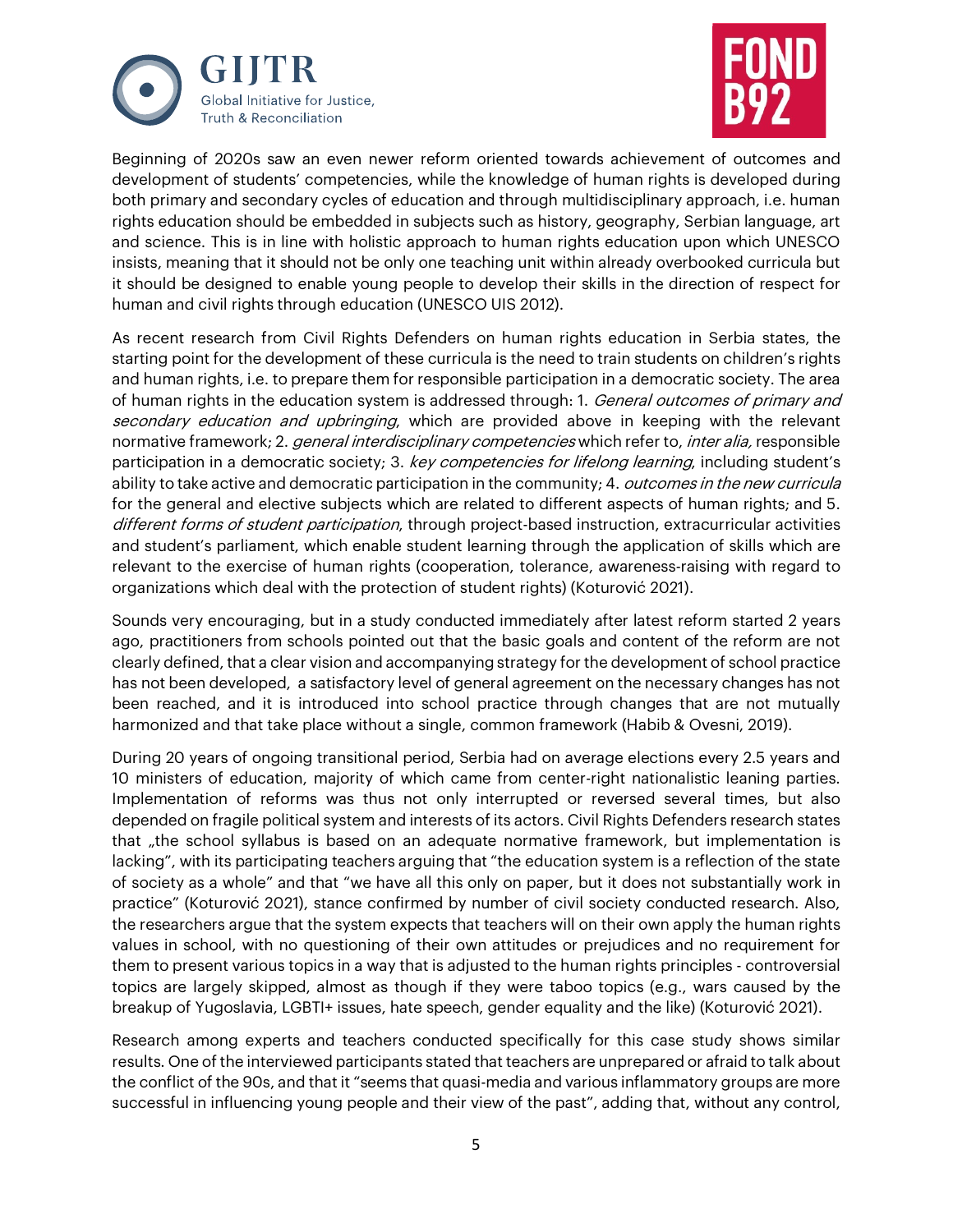



there are often situations where teachers themselves send confusing messages to students or do not raise these topics "justifying it with statement that politics should not be introduced in schools, which leads me to the conclusion that they themselves are not aware of what political action in school really is and what is a healthy critical attitude towards the world and the realities of human rights". Others confirmed this statement with comments that discussions about the wars in the former Yugoslavia are indeed a taboo topic in schools, that students are confused by the cacophony of political messages in the society, and that the issue of responsibility and dealing with the past is a difficult topic for them, i.e. they refuse to accept the responsibility of our state while "Others" are always to blame for all conflicts and victims.

Majority of participating teachers in our survey stated that topics on recent history and abuses of human rights are represented in school textbooks partially and/or with distortions (72%), while another 20% agree that even with such representation there is not enough time to discuss them with students due to curricular pressures. All the more reasons for 76% of the participants to agree that there are difficulties in society when it comes to facing up to the past and violations of human rights in past and present, and all of them agreeing that citizens are not informed enough about transitional justice issues or that the discussion is limited to smaller groups within the society (please refer to illustration below).



Again, in comes civil sector organizations with their informal and accredited programs. Even though the updated edition of the UNESCO Manual from 2020 emphasizes that human rights education cannot be solely the responsibility of NGOs and youth organizations, but that states have a major responsibility in implementing these programs, in ways that foresee a role for both the formal and non-formal education sectors (Compass 2020), there seems to be, according to respondents to our survey as well as other recent studies, lack of coordination and cooperation between state authorities and civil sector.

Serbian Ministry of Youth and Sports takes care of non-formal youth education at the national level, which is also defined in the Law on Youth (Ministry of Youth and Sports, 2014), and is included in the National Youth Strategy for the period 2015 – 2025 (Ministry of Youth and Sports, 2015). However, non-formal education in the field of human rights is not specifically defined in these documents, whereas it is mostly focused on citing international and European standards, guidelines and plans.

Educational programs conducted by civil society organizations in the field of human rights are most often created for young persons between 15 and 30 years of age, while human rights schools that are continuously held on an annual basis are intended for secondary school students. Civil society organizations with their record in non-formal human rights education were also subject of the comprehensive research recently, which showed their opinion that the topics of environmental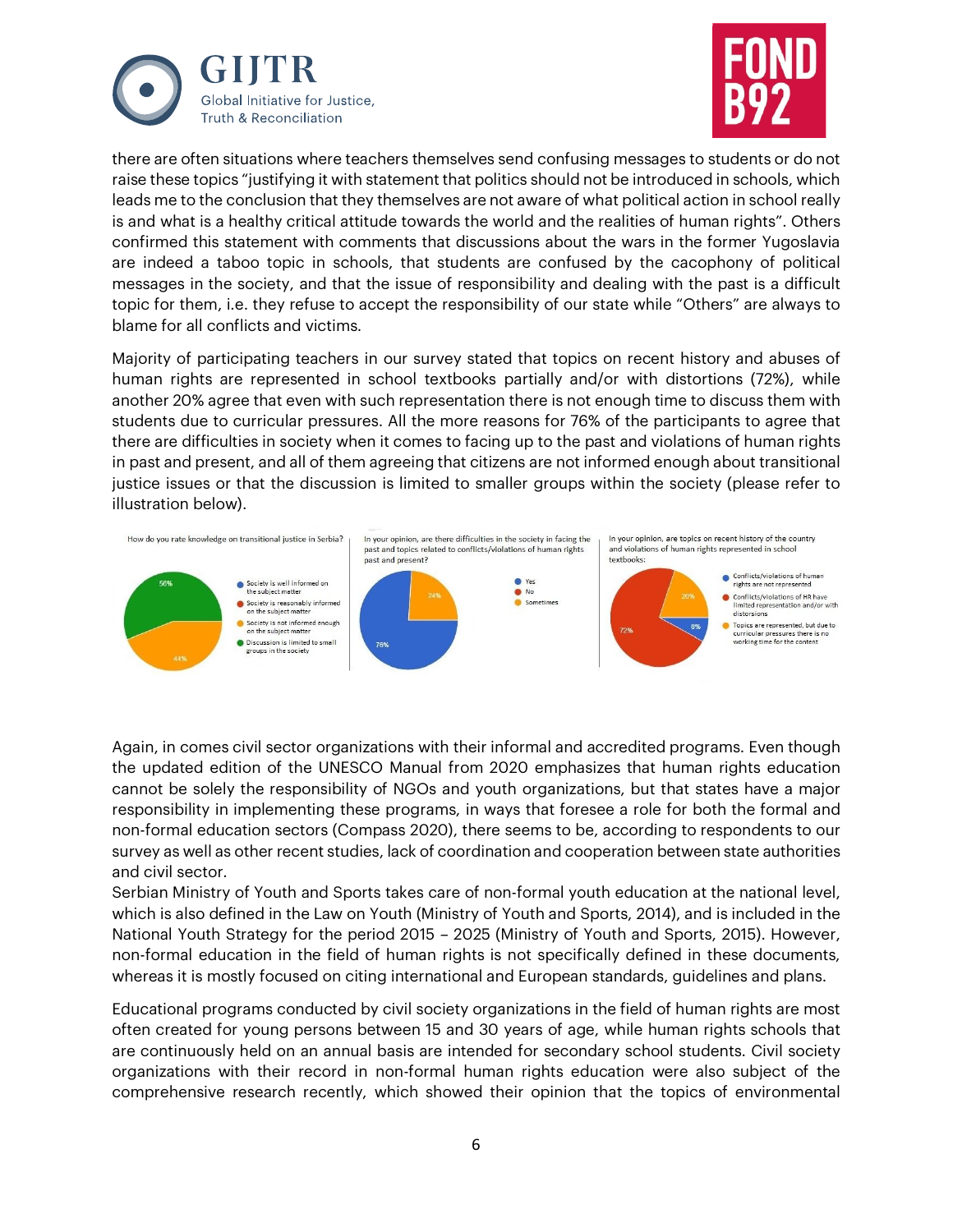



protection, transitional justice, and dealing with Serbia's war past and crimes from the 1990s, are not sufficiently represented in the existing non-formal education programs, although they all point out that there are successful programs on these topics (Bobičić, Končar & Duhaček, 2021). Some of them were implemented in last couple of decades by the Humanitarian Law Center, Helsinki Committee, Radio B92, Youth Initiative for Human Rights, Center for Cultural Decontamination, Context Gallery, Teacher of the Ignorant Project, Dah Theater, Center for Applied History, Center for Yugoslav Studies, EuroClio. Some of them are representative either for their longevity, their influence on the society or formal educational system, or their large scale.

The Helsinki Committee for Human Rights in Serbia is one of the oldest and most active nongovernmental organizations in the field of human rights in the country. Their regional school of human rights, "seeking to cope with nationalistic prejudice and the culture of violence, and build the practically non-existent culture of memory" is also one of the longest programs of this kind in the region, for almost 20 years annually gathering youth from all over the Balkans to discuss important issues connected to (post)conflict, visit sites of atrocities and talk to survivors. Debates about dealing with the past have proven to be very interesting and delicate, according to editor of the Helsinki Committee's Manual for teachers and practitioners (Džombić & Domonji, 2019), with large number of the students entering the discussions with parallelism ("Yes, we have committed crimes, but so have they; yes, we have to face the dark past, but they also have to face it"), trivialization ("None of us knows what was going on in a man's head before he took up arms and killed innocent people") and fatalism ("There is no way to escape from the crime, because the crime is inscribed in the nature of the war"). However, as one of the trainers points out, Human Rights Schools are a "significant and dramatic experience" for each participant, especially when they were held in Srebrenica or similar places, while the debates showed that the opinions and attitudes of the participants are subject to influence and revision (Džombić & Domonji, 2019).

This was also the case with youth participating in Fund B92's own educational programs, such as Back to the Past or Re:Generation. In both projects we saw young people expressing proudly their stereotypical views on past or current events, minority groups and violations of human rights through moderated debates, and the effects of correctional influence of their peer group. In several cases the arguments from the peer group were so powerful and compelling that stereotypical stands were immediately and publicly averted. The Back to the Past project used the Time Travel role-play method, devised by Fund B92 partner from Sweden the Kalmar County Museum, and combined it with preparatory workshops and follow-up discussions. During the Time travel event, students "travelled back" to the day in 1941 in which Nazi occupational forces in Belgrade announced that all Jews must register, with students being given roles of neighbors at that time – Jews, Serbs and Roma people. Some of the key questions discussed with them during and after the event were who they should help first in the bombarded city, whether Jews should register or hide, and if this Nazi order will divide them. All these issues were connected with present problems in "accepting the Other" in Serbian society, and it proved extremely significant since students selected to participate were from different Belgrade minority and social backgrounds. The follow-up lively discussions provided them better insight and understanding of the concept of tolerance and pluralism, and further on motivated autonomous critical thinking and respect for all participants.

Re:Generation project was solely turned to the regional youth with its many interconnected innovative segments dealing with peace and reconciliation. Fund B92 implemented it from 2013 till 2016 in cooperation with BBC Media Action, Youth Initiative for Human Rights Bosnia and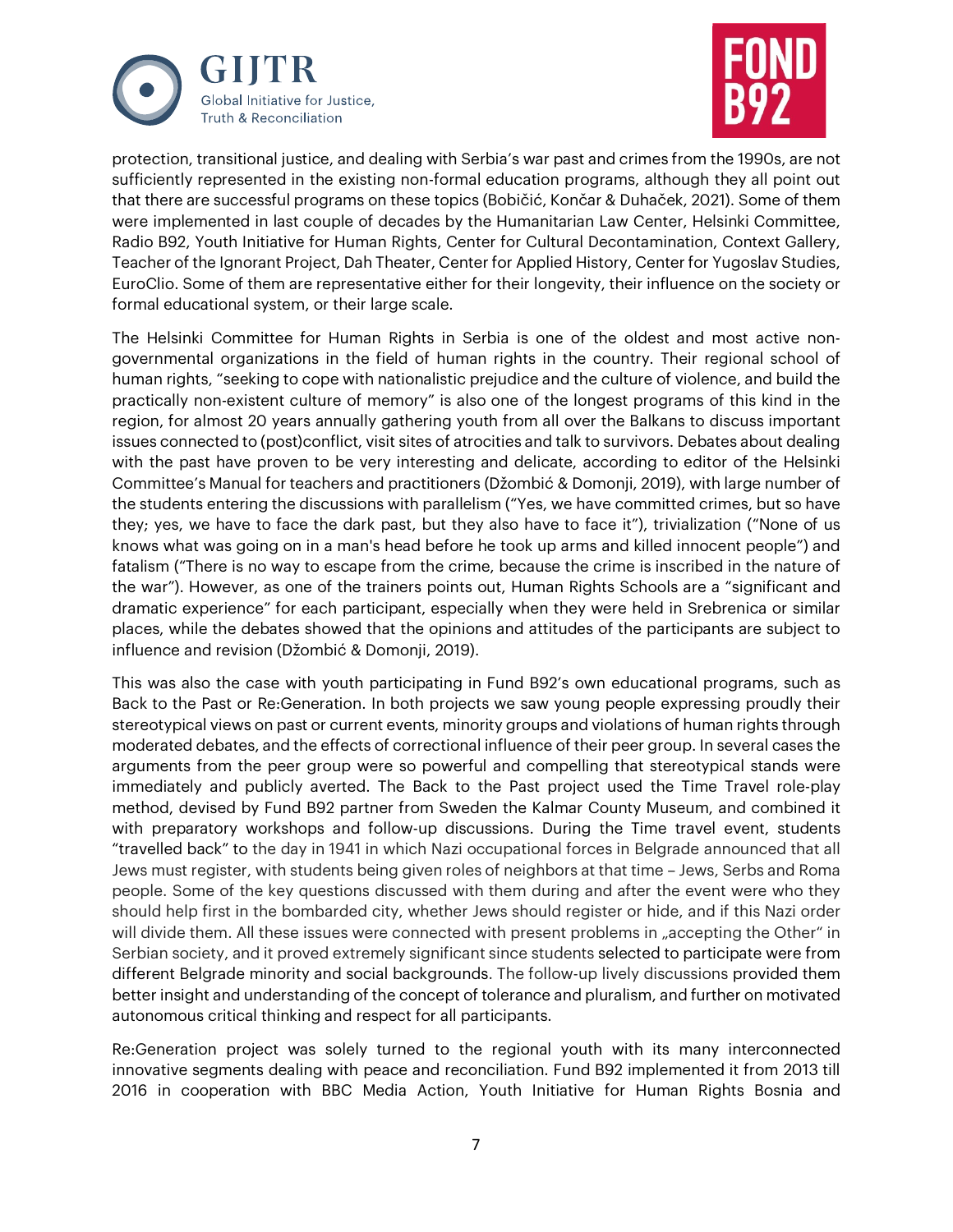



Herzegovina and IPSOS Strategic Marketing. One of its strands gathered young people from 6 regional countries (Croatia, Montenegro, Bosnia and Herzegovina, Northern Macedonia, Kosovo and Serbia), learning about video activism, campaigns and debates trough theory and practical work in various workshops and online communication. Through this informal "school of activism", youth not only acquired knowledge that was further used in promotion of other Re:Generation strands – web series #JustSaying (Fund B92 2013) and online activists' platform #YouSayIt, but also instigated deep discussions among participants, some of whom haven't met anyone from different national group but their own before entering the project. The first regional web-series for teenagers #JustSaying speaks openly about issues that are important for youngsters – from real opportunities to family relations, and understanding and relating to other people. It is a trigger for serious thoughts, an initial spark for conversation, and at the same time a wakeup call for young regional generation to outgrow problems which were inherited from their parents and to cross the borders, political and inner boundaries, pre-shaped by them. An activist online platform #YouSayIt was designed for young people from the Balkan region as a meeting point where they can talk about themselves and their wishes, problems, hopes and fears; about friends and parents, school, work, dates; trips they made and those they wish to make. Through such exchange, young people discovered their similarities and differences. In more than 200 short videos, youngsters from the region talk about things that trouble them. This unique "voice of the generation" unfortunately depended from donor support, as so many of similar programs are, and with it drying out, it seized to exist.

Other civil society organizations cite the same problem as one of the crucial obstacles in achieving greater influence in education system and the society. In most of their answers in the research questionnaires, civil society organizations emphasize the need for the expansion of educational programs, and an increase in the number of people that these programs will reach. One strategy they mention is the increase of financial assistance for this kind of work, as well as a more stable longterm support, instead of one-year projects. Another potential strategy is the cooperation with institutions, primarily and secondary schools, so that the methods and materials that the civil society is already developing might be used in the formal education system (Bobičić, Končar & Duhaček, 2021).

Fund B92's Free Zone Junior program does just that. Created in 2006 with an aim to initiate dialogue and expand knowledge in Serbia on human rights, and current social and political issues across the globe, the program contributes to development of critical thinking among the youth through usage of engaged films in education, and increase their media literacy, tolerance, and deconstruction of prejudice and stereotype. The program has grown over the years, and today it encompasses activities in all levels of formal education (elementary and high schools, and universities), as well as extracurricular programs for high school students.

In more than 15 years Free Zone Junior produced 4 Manuals for using film in education in elementary and high school education, accompanied by appropriate DVD compilations with selection of documentary and feature films. Seminar for the teachers on using film as educational tool was so far attended by more than 1700 elementary and high school teachers across Serbia, and the program is accredited by Bureau for education development.

Part of the program are also three different engaged documentary film workshops for high school students: Regional camp of Engaged Film so far gathered over 60 high schools students from Serbia and region, which had had the opportunity to learn how to realize their ideas into films with the support of professionals, Filmmaker Documentary Film School focused on Belgrade secondary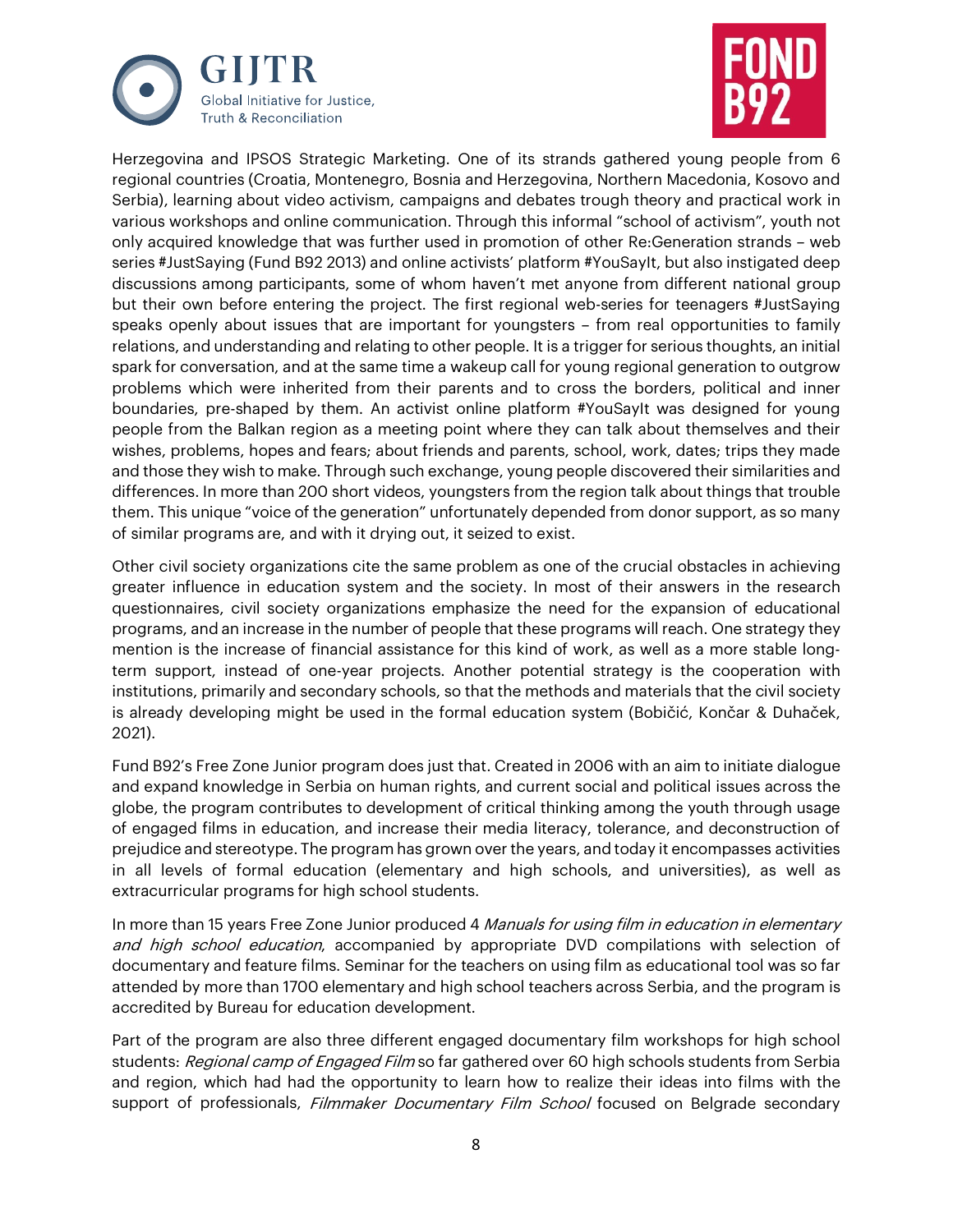



schools, and *Traveling Cinema* with workshop on media literacy and students' video exhibition, in which 1600 high school students from 45 Serbian towns participated by now. The goal of these workshops is to offer high school students an insight into potential of social activism, different aspects of creating engaged documentary film, and to encourage them to take part in intercultural dialogue, encourage and support development of creative ideas. The program, one of the longest and most successful ones in Fund B92 portfolio, continues today with partnering projects in Kosovo and around the region, constantly seeking advice from both of its primary target groups – youth and their teachers. Some of the program participants' comments illustrate vividly how these kind of initiatives influence their perspectives: "This was eye opening experience for me. I've learned a lot about my peers coming from a different cultural backgrounds".

History teachers are both the implementers and a target group of the Thessaloniki Center for Democracy and Reconciliation in Southeast Europe, which in 1999 brought together 60 historians from all eleven countries in the region first to conduct comparative analysis of history textbooks from all Southeast European countries, and based on that analysis decide how to approach different narratives about same events in SEE countries. First step showed that all nations, from Slovenia to Cyprus, present themselves in textbooks as the only historical victims, especially as victims of all surrounding nations, which is why participating historians opted for a new approach to history multiperspectivity. This means that students are given the opportunity to analyze the same event or problem from several different, even opposite points of view and come across the obvious similarities that all the peoples of the region have gone through: hunger, great suffering, fear and loss.

Until today the group jointly created 7 history textbooks dealing with most traumatic events in history of all nations in the Balkans – from occupation by Ottoman Empire and rise of the Nation States through Second World War and the Cold War, up to recent wars, divisions and integrations. According to its authors, the goal of this massive project was to break down a generally accepted myth that this region is synonymous with brutality, cruelty, violence and bloodshed. They also point out that it was also an act of public responsibility of participating historians, who in regional societies, traumatized or served by nationalism, try to face various untruths, distortions and manipulations (Ast 2005). The textbooks were offered to all regional educational authorities as supplementary educational tool, with organization of special seminars to encourage and empower teachers to use them. Serbian Ministry of Education included first four textbooks (Ottoman Empire, Rise of Nation States, Balkan wars from 1912-1913 and WW2) as supplementary resource and even accredited seminars for history teachers. However, when the Group came closer to modern time and presenting recent conflicts in new textbooks, reaction from parts of the establishment and teachers, but also some parents and groups in the public was more than strong. As recent as August 2021 members of the Thessaloniki Center's partner organization in Serbia, Association for Social History EUROCLIO were subject to threats and insults on social networks after some media, as well as some colleagues, accused them of "serving the Serbian Hague truth" about the wars of the 1990s. The cause for this attack is a seminar for teachers on the use of the archives of the Hague Tribunal, while the president of the Association explains that it is "a broader campaign that has been going on for a long time, and which is directed against those who teach history in a professional way, try to overcome divisions and approach the study of all problematic and sensitive topics a professionally"(Martinović 2021).

#### Section 3: Lessons, Reflections and Recommendations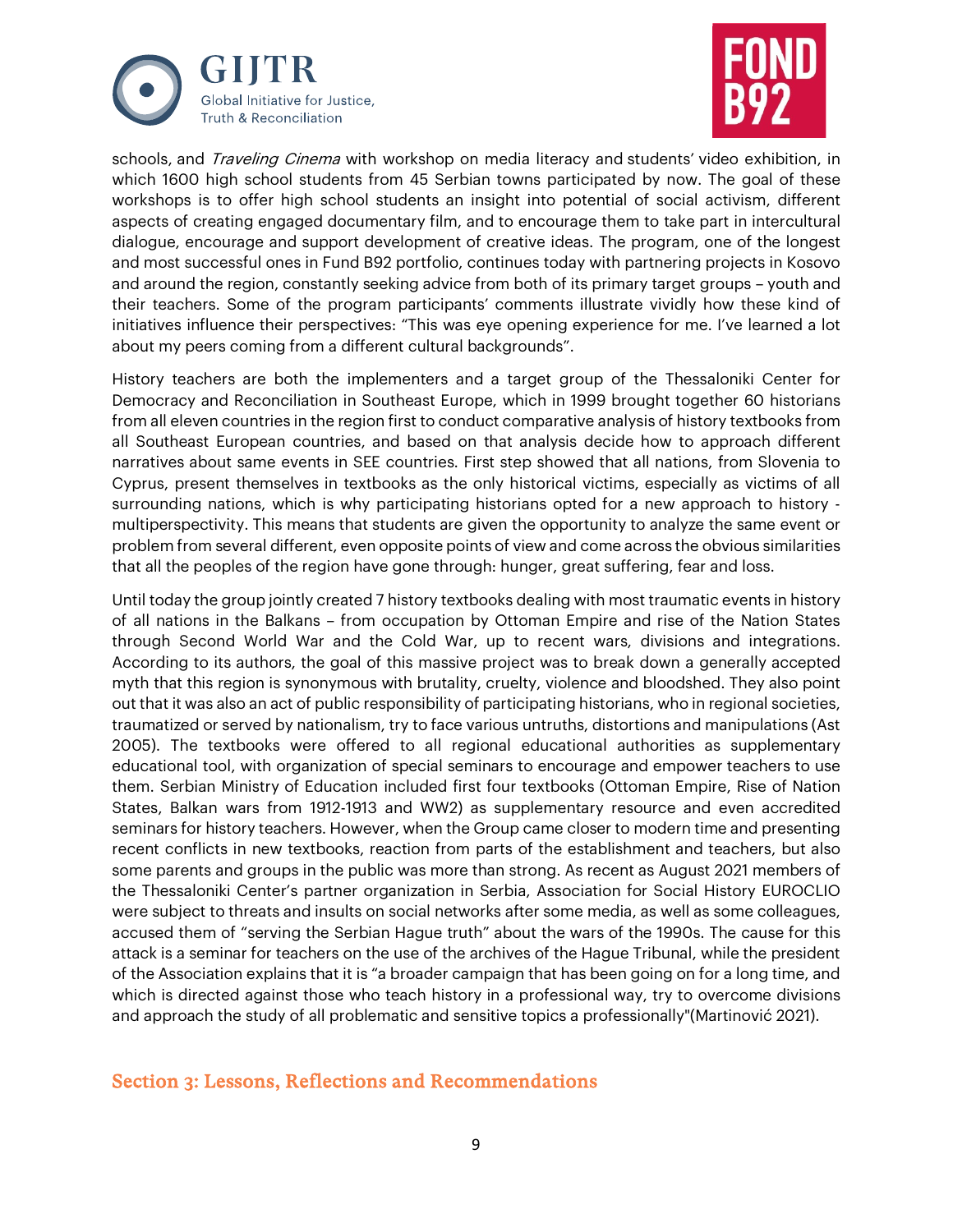



What practice and numerous studies, including this one, show is that the treatment of topics of transitional justice and human rights primarily depends on the enthusiasm of individuals and that, as a rule, it comes down to the mechanical transition of the given material, if the teacher has enough time. As one of our interviewed experts put it, "I would rather say that individuals support these activities", clarifying that in the Ministry of Education there are individuals who deal with these topics and through various projects and activities try to promote their importance and inclusion in the education system, and at the school level, it is left to individuals to include the mentioned topics in their work with young people, in accordance with their personal beliefs and interests. Most often, these are teachers who are open to "new" topics, who are professionally improving, participating in the creation and implementation of projects at the school, national or international level.

Others stated that reconciliation policies and transitional justice issues are not represented in the program at all, while national history is presented in a way that reinforces a sense of vulnerability and reproduces nationalist discourse. The identity that is being built is strictly ethnic, while minorities and differences (if they are represented) are treated as undesirable and something that is dangerous for a narrowly defined "national unity".

Within the workshop for teachers *History in the discussion* conducted by Fund B92 during 2018, that relied on the project archives of three hundred history textbooks that have been in circulation in various official educational programs in the ex Yugoslav region, the most striking for moderators was that for most of teachers there is confusion and a lack of insight into their own "blind spots" in contemplating the dominant narrative. While teachers easily recognized ethnocentrism and ideological manipulation in textbooks from Croatia or Bosnia, this is generally not the case when it comes to textbooks from Serbia, which may be an indication that they also significantly reproduce the dominant ideological narrative represented in domestic textbooks. It also seems to moderators that there is a kind of linear and closed understanding of history where the origins are understood as those that were the only possible and the tendency to reduce history only to historical events.

Goal of the workshop was to detect a kind of transition in definitions of terms, as well as various narrative and interpretive tendencies in the presentation, interpretation and valorization of historical events and processes related to this term. According to the findings gathered during implementation, teachers are generally confused but there are among them still individuals who are able to recognize revisionist narratives and provide alternative explanations. The problem is the younger generation of teachers who have obviously grown up without a critical approach to history and without the possibility of obtaining knowledge: some of them have shown a complete inability to analyze material while at the same time reproducing the main revisionist narrative or stereotypes. However, there was an openness to criticism on their part, as if for the first time they heard another opinion that differs from repeating the same empty phrases.

Representation of transitional justice topics also depends on the position of the profession in the conception of state educational policies, as well as on the wider social events. The closer these policies and events are to certain topics, the greater or lower is their representation, but not always and not in the same way in terms of understanding and evaluation. Simply put, daily political dynamics have a disproportionately large impact on the representation, receptivity, and applicability of these topics in curricula. The key resistance to dealing with the past comes from all levels of institutions and state policy that is promoted through controlled media. This type of policy radicalizes the whole society, so resistance also appears as parental resistance. Often educational institutions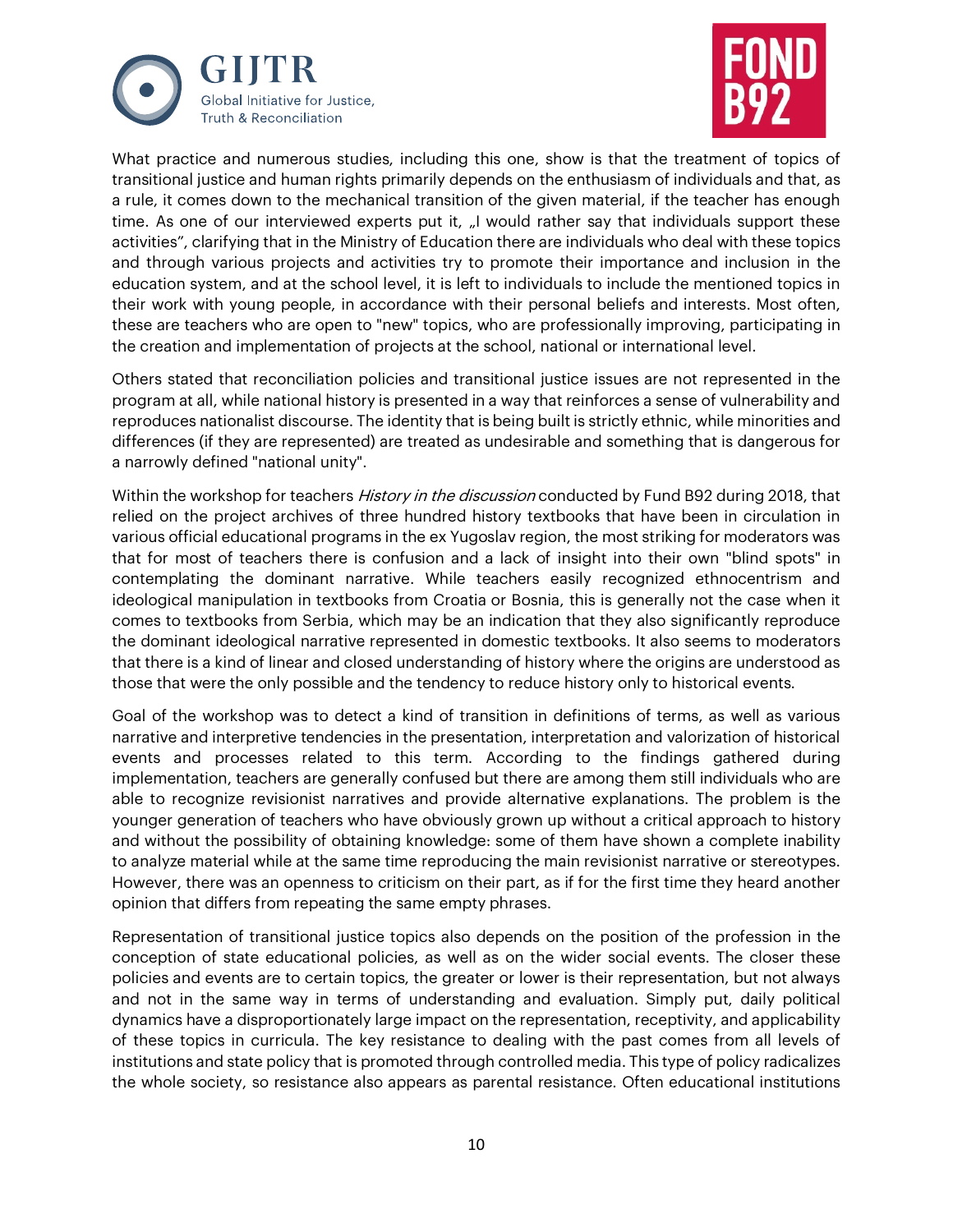



give up on opening topics, fearing the reaction of parents and / or superiors. An additional factor is that many school principals have very large powers and share this type of discourse.

It is important to emphasize that the sources of these difficulties in dealing with the past and issues related to conflicts / human rights violations in the past and present are not one-sided, unambiguous, nor are the reasons for the difficulties monocausal. Human rights as a conceptual and legal corpus have also been used as a selectively observed and understood political weapon, often even for the purpose of violating some human rights. Difficulties in dealing with the past have always been and will remain a problem of modern societies, but they are of various natures and various reasons, and the subject of resistance from various institutions, not only educational.

Participants in survey and interviews conducted for this case study agree that there are not enough activities in formal education such as guided tours of Memory Sites, publication of books, dissemination and exhibition of theatrical works, creation of memorials in historical places and/or institutions where human rights violations occurred, artistic exhibitions or musical expressions on human rights issues (please refer to illustration below).



One of the participating experts stated that the listed activities are mostly present in schools when the concepts of self-victimization, suffering of one's people, "feel-good" national narratives can be traced under human rights violations, but when it comes to things that are unpleasant for the ruling narratives about the state and the nation, the situation is completely different.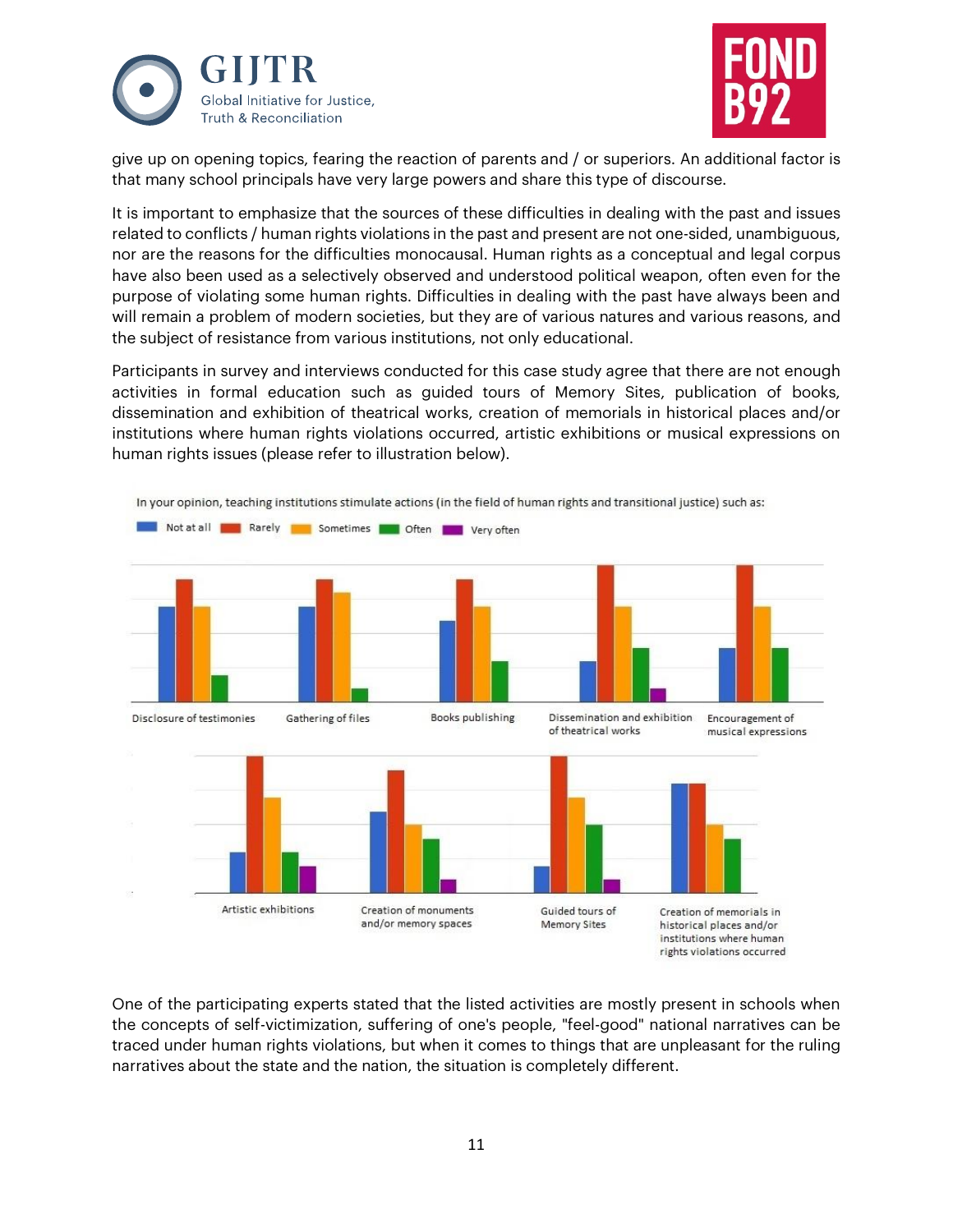



There are, however, organizations, groups and civil society initiatives that work persistently and thoroughly on non-formal education with a large methodological and thematic coverage in this area, which does not automatically mean a better situation for the overall issue of human rights and positivist transitional justice. When there are initiatives implementing above mentioned activities, they face a lack of human and financial resources, exhaustion, closure of public space and institutions, various forms of demonization by official structures and hostility of the wider society. It should be added that even the few professional media often do not recognize the social significance of these topics and do not pay enough attention to them.

Quality education is achieved in different contexts by applying universal principles of historical, legal and political sciences to the specific conditions of a given context. As constant conflicts, scandals, the decline of general education, the rise of nationalism and populism, the state institutions under the control of foreign and domestic capital, especially in the countries of "the periphery", show either occasional and partial or no objective interest in development and the application of such principles and approaches in dealing with the past, as well as the present and future of the majority of the population. So it remains for civil society organizations and initiatives to maintain the platforms and principles of engagement, information, enlightenment and objectivity necessary to deal with either the past, present or future situations from a specific context as well as the world as a whole. International bodies and institutions that are also under the influence of the political and ideological principles of the big economies, work in the interest of those, and can support processes of moral and political confrontation, responsibility and education on issues only as far as it is in the interest of the capital that controls them. Even that level of support is sometimes not to be underestimated and rejected, and the role of conscientious and responsible activists around the world is to constantly fight in such a situation for the affirmation of elementary scientifically established historical and current facts, transparent analyzes and true interpretations achieved by them. Only in this way can they achieve their purpose and open different horizons of expectations of local and global society from the existing ones, dictated and limited by profit interests, ecologically, ethically and existentially unacceptable realities and perspectives.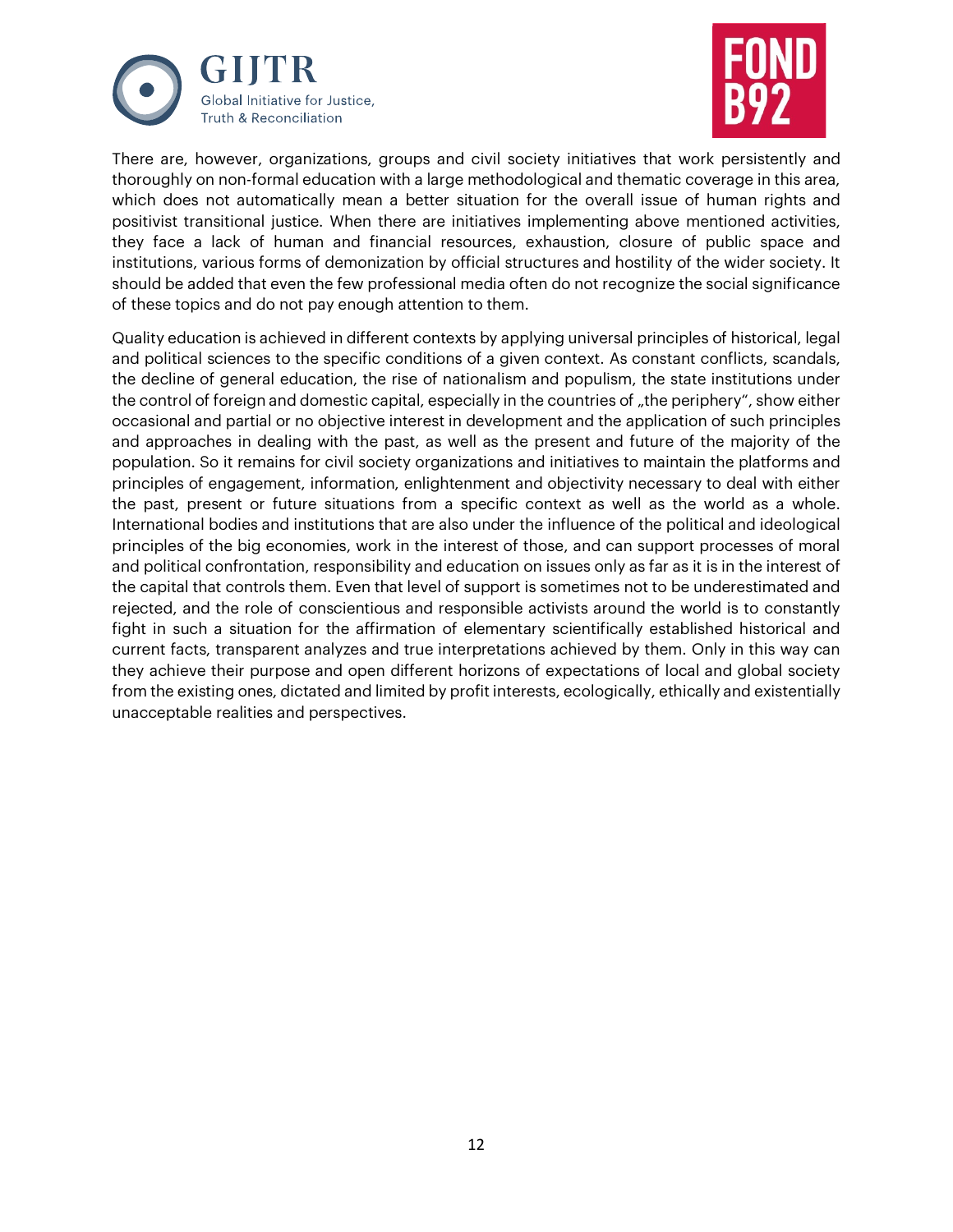



### Recommendations

As for the recommendations coming from participants of survey and interviews for this case study, striking (and troubling) is that majority does not have nothing to recommend to government and educational councils, because "in Serbia it is a waste of time, due to the state itself systematically destroys institutions and endangers basic respect for the law". One of the teachers only stated that her one recommendation for state and educational institutions to "first of all make questions that you raise in this survey become important to them too".

For civil society organizations participants recommend:

- Develop a more complex approach that will not focus only on the perpetrators and victims, but will contribute to understanding the whole context of wars and their consequences today;
- Do thorough, well-methodologically based research on topics before formulating activities;
- Turn more to society, rather than exhausting the effort to force the state to pass or / respect its own laws;
- Closely connect in different ways with other organisations localy and regionaly and work together, because the past cannot be understood in the right way if it remains on the borders of today's state borders;
- Closer connections and exchanges with academic, artistic and media circles;
- Closer networking and exchange with other civil society organizations and groups that may not focus on these topics.

For international institutions suggestions are:

- Support closer networking of organizations and initiatives at the local, national and regional levels;
- Extend the time frame for financing projects and initiatives;
- Support research that is scientifically relevant and well methodologically based;
- Put pressure on state institutions to include these topics in their work.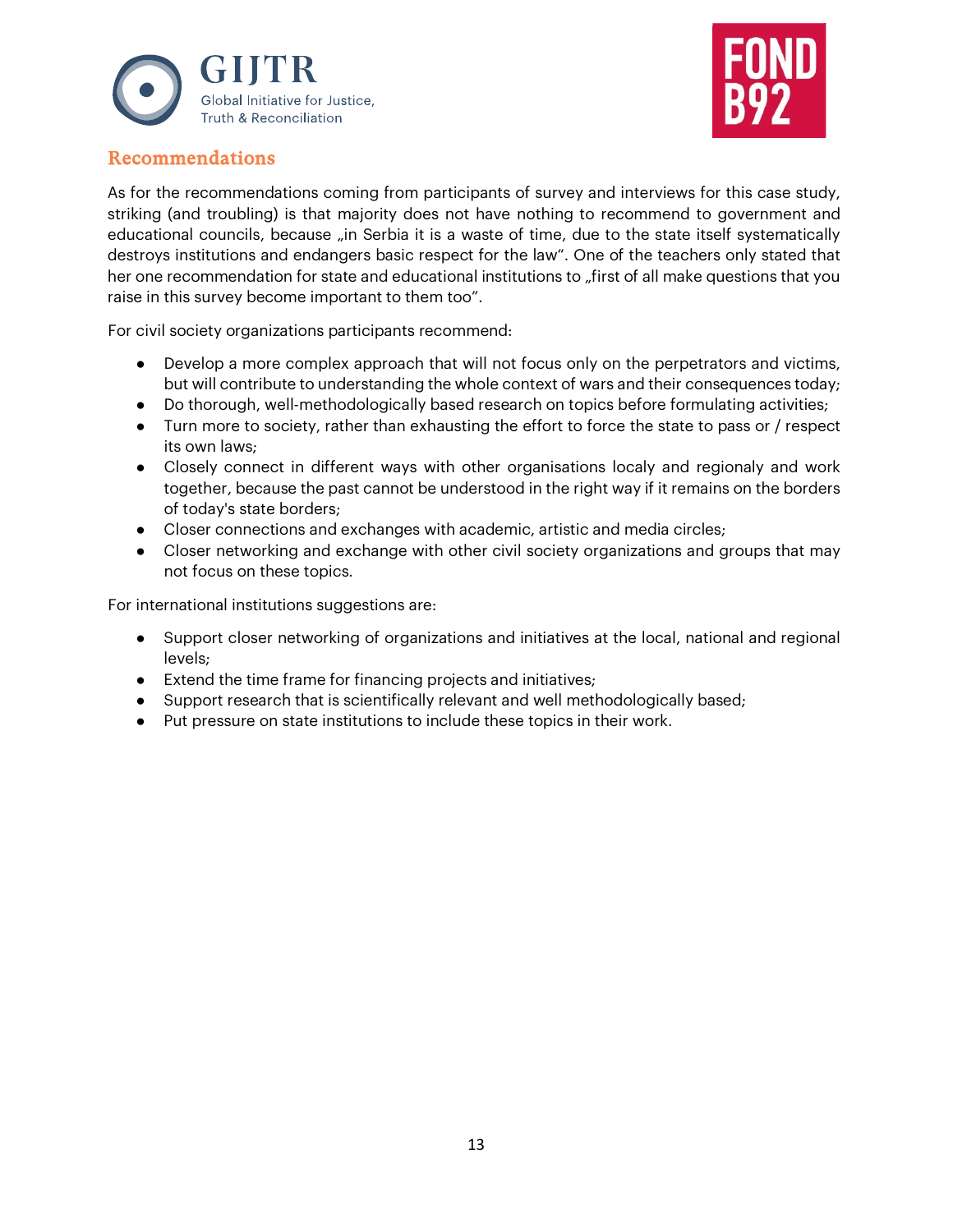



## Reference List:

Ast, S. (2005 September 2). Učenje o bolu (Learning about pain), article. Vreme weekly no. 779. Belgrade, Serbia. Retrieved from<https://www.vreme.com/cms/view.php?id=436266>

Ast, S. (2000 November 16). Sva vrata otvorena – intervju sa ministrom inostranih poslova Goranom Svilanovićem (All Doors Open - An interview with foreign minister Goran Svilanović). Vreme Weekly no. 515. Belgrade, Serbia. Retrieved from https://www.vreme.com/arhiva html/515/04.html

B92 Radio (2001). Katarza radio emisija (Catharsis radio show). Retrieved from <http://www.b92.net/emisije/katarza/0401.phtml>

B92 Radio (2001). Projekat Nezavisni za istinu (Independents for the Truth project). Retrieved from <http://www.b92.net/specijal/vukovar-eng/index-independent.php>

Blagojević, M., Milenković, N. (2004). Suočavanje s prošlošću: Izveštaj za Srbiju i Crnu Goru (Confronting the past: Report for Serbia and Montenegro), Quaker Peace and Social Witness. Belgrade, Serbia.

Bobičić, N., Končar, L., Duhaček, N. (2021). Non-formal education in the field of human rights in Serbia – best practices, Publication "Human rights education in Serbia", Civil Rights Defenders. Belgrade, Serbia. Retrieved from [https://www.helsinki.org.rs/about.html accessed on 11/10/2021](https://www.helsinki.org.rs/about.html%20accessed%20on%2011/10/2021)

Compass. Manual for Human Rights Education with Young People, 2nd edition, updated 2020 (Strasbourg Cedex: Council of Europe, 2020), 10, Retrieved fro[m https://rm.coe.int/compass-eng](https://rm.coe.int/compass-eng-rev-2020-web/1680a08e40)[rev-2020-web/1680a08e40](https://rm.coe.int/compass-eng-rev-2020-web/1680a08e40)

Didanović, V. (2003 June 5). Na čekanju (On hold), article. Vreme weekly, no. 648. Belgrade, Serbia. Retrieved fro[m https://www.vreme.com/cms/view.php?id=342488](https://www.vreme.com/cms/view.php?id=342488)

Džombić, J., Domonji, P. (2019). Obrazovanje mladih za ljudska prava – priručnik za nastavnike i praktičare (Youth education for human rights - a handbook for teachers and practitioners), Helsinški odbor za ljudska prava u Srbiji (Helsinki Committee for Human Rights in Serbia). Belgrade, Serbia.

Fund B92 (2013). #Samokazem internet serija (#Justsayin' web series). Retrieved from <https://www.youtube.com/c/samokazem01>

Habib, E., Ovesni, K. (2019). Reform in the area of school education in Serbia, article, *Education* magazine for pedagogic theory and practice, Year XLIV, Annual No. 3. Belgrade, Serbia

Koturović, D. (2021). Human rights education in primary and secondary schools in Serbia, Publication "Human rights education in Serbia", Civil Rights Defenders. Belgrade, Serbia.

Kovacs Cerović, T. (2013). Obrazovanje u Srbiji: između poznate prošlosti i nepoznate budućnosti (Overview of the educational situation in Serbia: between known past and unknown future). *Casopis* Reč – Časopis za književnost i kulturu, i društvena pitanja, 83/29, pp. 37-49. Belgrade, Serbia.

Map of war victims in former SFRJ 1999-2001 (2018). Retrieved from <http://zrtveratovasfrj.info/site/home/en-US>

Martinović, I. (2021). Nema istorije bez Haga: Pretnje nastavnicima iz Srbije zbog obuke o sudskoj arhivi (There is no history without The Hague: Threats to Serbian teachers over training on court archives), Radio Free Europe. Belgrade, Serbia. Retrieved from https://www.slobodnaevropa.org/a/srbija-istorija-hag-